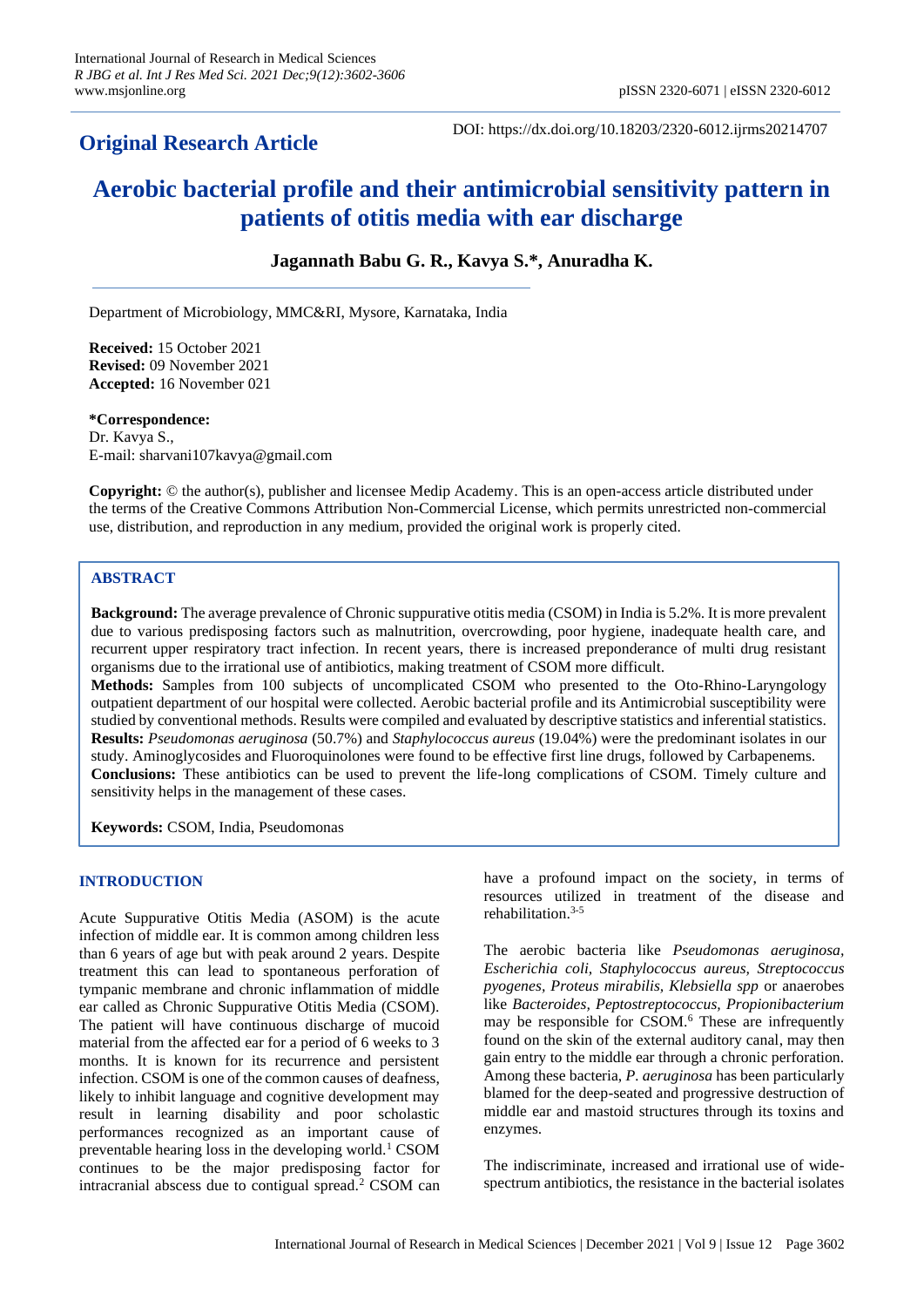has become very common and poor follow-up of patients have resulted in persistence of low-grade infections. Changes in the microbiological flora of the modern-day CSOM, and their in vitro antibiotic sensitivity pattern is very important for the clinician to plan a general outline of treatment for a patient with a chronically discharging ear.<sup>7</sup> Therefore, the microbial culture and sensitivity will help in appropriate management of otitis media and its complications, thus preventing the emergence of resistant bacterial strains.<sup>8,9</sup>

Knowledge of the common causative organisms and their antibiotic sensitivity is helpful in deciding the drug of choice in perioperative management of unsafe CSOM. The treatment of CSOM is controversial and subject to change particularly in the developing countries, the prevalence and antibiogram of these organisms have been reported to vary with time and geographical area as well as continent to continent, probably due to indiscriminate use of the antibiotics.<sup>10</sup> Hence, the periodic update of prevalence and antibiogram of the etiological agents for CSOM would be helpful for the management of patients.<sup>11</sup>

#### **METHODS**

This was a prospective study conducted in the Department of Microbiology, Mysore Medical College and Research Institute during November 2019 to November 2020. 100 subjects of uncomplicated CSOM who presented to the Oto-Rhino-Laryngology outpatient department of our hospital were included in the study. Patients who were not on any topical or systemic antibiotics were included in the study. Patients who were on antibiotics or those who had undergone invasive procedures for previous ear infections and patients with complicated CSOM were excluded from the study.

Ethical clearance for the study was obtained from institutional review board.

The purpose of the study was explained to the study subjects or their attendant and after taking oral consent. Detailed history was collected and recorded in the performa. Then the specimen was collected from the affected site right, left or both ears. The site for collection of the sample was observed using sterile specula and the specimen was collected with the help of sterile cotton swabs. All care was taken to avoid surface contamination and the swabs were taken to the microbiology laboratory for further bacteriological processing.

Samples were cultured on blood agar and MacConkey's agar. The blood agar plates were incubated in a candle jar with 5% CO2. All organisms isolated were identified according to the standard microbiological protocols. Antimicrobial susceptibility test was performed using Kirby Bauer disc diffusion method. *Staphylococci* were screened for Methicillin resistance with Cefoxitin 30µg disc. Gram negative bacilli were tested for drug resistance mechanisms like Extended Spectrum Beta Lactamases (ESBL), Metallo Beta Lactamases (MBL), AmpC by disc potentiation method. ESBL was detected with Ceftazidime/ Ceftazidime Clavulanic acid discs, MBL was detected with Imipenem/ Imipenem EDTA discs, and AmpC was detected by Cefoxitin / Cefoxitin with Phenyl Boronic Acid.

Results were compiled and evaluated by descriptive statistics and inferential statistics (chi square test). Following descriptive statistics were employed in the present study – mean, standard deviation, frequency and percentage. All the statistical analysis was done through Statistical package for social sciences (SPSS) for windows. (version 16.0)

#### **RESULTS**

Out of 100 subjects the culture yielded growth of 63 isolates. Distribution as per age is shown in table 1. Commonest being 11-20 years of age, followed by 21-30 years.

#### **Table 1: Distribution of isolates in different age group.**

| Age       | <b>No. of patients</b> |
|-----------|------------------------|
| $1 - 10$  | 9                      |
| $11 - 20$ | 18                     |
| $21 - 30$ | 15                     |
| 31-40     | 12                     |
| $41 - 50$ |                        |
| 51-60     |                        |
| 61-70     |                        |

The isolation of organisms 25 (39.7%) from right and left ear were equal in number and both ear sample isolation was 11 (17.5%). Pseudomonas aeruginosa was the most common isolate 32 (50.7%) followed by *Staphylococcus spp., Proteus spp.* etc. as shown in table 2.

Antibiotic sensitivity pattern of gram-positive cocci and gram-negative bacilli isolates shown in table 3, 4. All the organisms were resistant to Ampicillin. Most sensitive antibiotics were Ciprofloxacin and Gentamicin. Among the second line drugs for gram negative organisms, all of them were susceptible to Aztreonam followed by Netilmycin and Tetracycline. Sample of antimicrobial susceptibility is as shown in the Figure 1, 2.

#### *Drug resistance among the isolates*

Most of the gram-negative organisms showed Amp C beta lactamase production (48%) and 20% of them showed MBL production. Only 5% of the isolates showed the production of ESBL.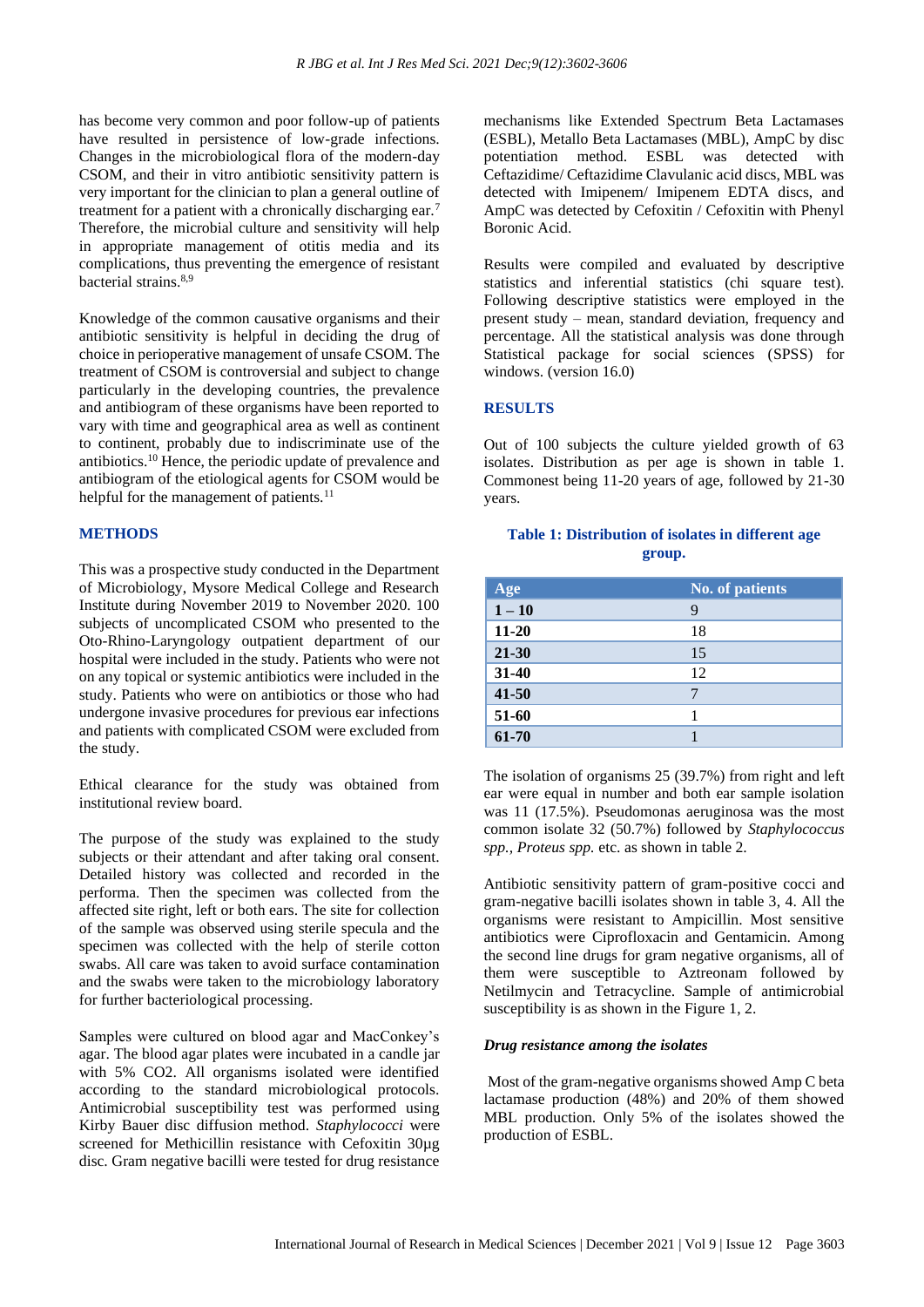# **Table 2: Organisms isolated from the specimen.**

| <b>Organism</b>           | $RT$ (ear)<br>$\mathbf{n}(\%)$ | $LT$ (ear)<br>$\mathbf{n}(\%)$ | <b>BL</b><br>$\mathbf{n}(\%)$ | <b>RT</b> mastoid<br>discharge<br>$\mathbf{n}(\%)$ | Non resolving<br><b>CSOM</b><br>$\mathbf{n}(\%)$ | <b>Total</b><br>N(%) |
|---------------------------|--------------------------------|--------------------------------|-------------------------------|----------------------------------------------------|--------------------------------------------------|----------------------|
| Staphylococcus spp.       | 7(58.33%)                      | 2(16.66)                       | 2(16.66)                      | $\theta$                                           | 1(8.33)                                          | 12(19.04)            |
| Pseudomonas<br>aeruginisa | 12 (37.5%)                     | 14 (43.8%)                     | 5(15.6%)                      | $1(3.1\%)$                                         | $\theta$                                         | 32(50.7)             |
| Proteus spp.              | $1(10\%)$                      | $6(60\%)$                      | 3(30%)                        | $\Omega$                                           | $\theta$                                         | 10(15.87)            |
| E. coli                   | 2(66.7%)                       | $1(33.3\%)$                    | $\Omega$                      | $\Omega$                                           | $\Omega$                                         | 3(4.7)               |
| Klebsiella spp.           | $3(60\%)$                      | 1(20%)                         | 1(20%)                        | $\Omega$                                           | $\Omega$                                         | 5(7.9)               |
| Enterococcus spp.         | $\theta$                       | $1(100\%)$                     | $\theta$                      | $\Omega$                                           | $\Omega$                                         | 1(1.5)               |
|                           | 25 (39.7%)                     | 25 (39.7%)                     | 11 (17.5%)                    | $1(1.6\%)$                                         | $1(1.6\%)$                                       | 63                   |

#### **Table 3: Antimicrobial susceptibility pattern of gram-positive cocci.**

| <b>Gram positive organisms</b> | $\mathbf{A}\mathbf{z}$ |          | Lz  | Co. | Cd   | Е    | G    | Te  |
|--------------------------------|------------------------|----------|-----|-----|------|------|------|-----|
| S. aureus                      | 33.3                   | $\theta$ | 100 | 16  | 33.3 | 16.7 | 66.7 | 50  |
| <b>MRSA</b>                    |                        |          | 100 | 20  | 10   | 40   | 40   | 20  |
| <b>MRCoNS</b>                  |                        | $\Omega$ | 100 |     |      |      | 100  | 100 |
| <b>Enterococcus spp.</b>       |                        |          | 100 |     |      |      | 100  |     |

Az-Azithromycin, A-Ampicillin, LZ-Linezolid, Co-Cotrimoxazole, Cd-Clindamycin E-Erythromycin, Te-Tetracycline

#### **Table 4: Antibiotic sensitivity pattern of gram-negative bacilli.**

| <b>Gram Negative</b><br>organisms | Ac 1                     | A <sub>k</sub> | G    | Cf       | Ca   | Ce       | Co       | Cu       | <b>Cil</b> | п        | Net   | $\overline{\mathbf{PT}}$ | Ao       |
|-----------------------------------|--------------------------|----------------|------|----------|------|----------|----------|----------|------------|----------|-------|--------------------------|----------|
| Pseudomonas<br>aeruginosa         |                          | 43.8           | 71.3 | 43.8     | 34.4 | 15.7     | 6.3      | 3.1      | 25         | 18.8     | 37.5  | 50                       | 100      |
| Klebsiella spp                    | $\overline{\phantom{a}}$ | 100            | 40   | 100      | 20   | $\theta$ | $\left($ | $\theta$ | $\Omega$   | $\theta$ | 40    | 60                       | $\Omega$ |
| <b>Proteus spp</b>                | 20                       | 10             | 30   | 50       | 30   | 60       | 20       | 10       | $\Omega$   | 40       | 10    | $\overline{\phantom{0}}$ | 10       |
| E. coli                           | 0                        | 33.3           | 100  | $\Omega$ | 0    | $\theta$ | $\theta$ | $\theta$ | $\Omega$   | $\theta$ | 33.3% | 33.3%                    | $\Omega$ |

AC-Amoxyclav, AK-Amikacin, G-Gentamycin, Cf-Ciprofloxacin, Ca-ceftazidime, Ce-Cefatoxime, Ci-Cefpodoxime, Cu-Cefuroxime, I-Imipenem, Net-Netlimycin, PT-Piperacillin Tazobactum, Ao-Aztreonam

#### **Table 5: Detection of methicillin among** *Staphylococci***.**

|               | $n=12$ | <b>Vo</b> |  |
|---------------|--------|-----------|--|
| <b>MRSA</b>   |        | 41.66     |  |
| <b>MRCONS</b> |        | 8.33      |  |
|               |        | 50%       |  |







## **Figure 2: Detection of ESBL, MBL and Amp C in P. aeruginosa.**

Detection of the Methicillin resistance in Coagulase positive strains 5 (41.66%) and other coagulase negative Staphylococci (MRCONS).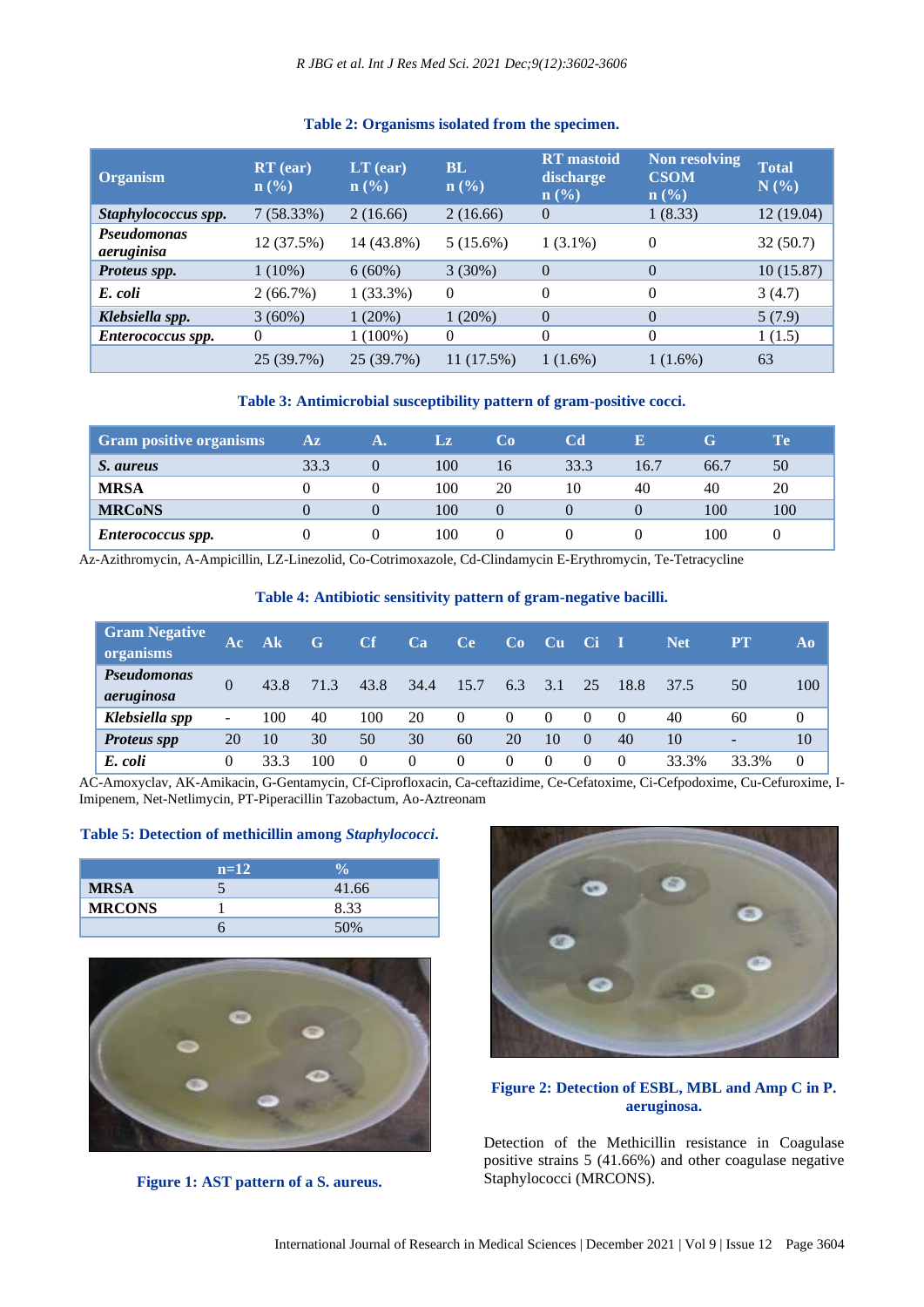| <b>Organism</b>    | <b>Positive</b><br>$\mathbf{n}(\%)$ | <b>Negative</b><br>$\mathbf{n}(\%)$ | <b>Total n</b><br>$(\%)$ |
|--------------------|-------------------------------------|-------------------------------------|--------------------------|
| <b>Pseudomonas</b> | 14                                  | 18                                  | 32                       |
| aeruginosa         | $(43.8\%)$                          | $(56.2\%)$                          | $(100.0\%)$              |
| Proteus spp.       | 3<br>$(30.0\%)$                     | 7(70%)                              | 10<br>$(100.0\%)$        |
| E. coli            | $0(0.0\%)$                          | $3(100\%)$                          | 3<br>$(100.0\%)$         |
| Klebsiella spp.    | 3<br>$(60.0\%)$                     | 2(40%)                              | 5<br>$(100.0\%)$         |
| <b>Total</b>       | 20<br>$(40\%)$                      | 30 (40%)                            | 50<br>$(100\%)$          |

**Table 6: ESBL producing gram negative bacilli.**

#### **Table 7: MBL in Gram negative isolates.**

| <b>Organism</b>           | <b>Positive n</b><br>$(\%)$ | <b>Negative</b><br>$\mathbf{n}(\%)$ | <b>Total n</b><br>$(\%)$ |
|---------------------------|-----------------------------|-------------------------------------|--------------------------|
| Pseudomonas<br>aeruginosa | $3(9.4\%)$                  | 29<br>$(90.6\%)$                    | 32 (100)                 |
| Proteus spp.              | 2(20)                       | 8(80)                               | 10(100)                  |
| E. coli                   | 0(0)                        | 3(100)                              | 3(100)                   |
| Klebsiella spp.           | 2(40)                       | 3(60)                               | 5(100)                   |
| <b>Total</b>              | (100)                       | 43 (100)                            | 50 (100)                 |

#### **DISCUSSION**

CSOM is a common disease with approximately 5% global incidence. The chronic inflammation results from the invasion of bacteria into the middle ear and mastoid cavity.

Bacteria are believed to gain access to the middle ear and biofilm formation has been suggested to explain the recalcitrant nature of CSOM. The susceptibility of organisms causing CSOM to antibiotics changes considerably from time to time and this variation is even worsened by misuse of antibiotics, which tend to create multidrug resistance among the organisms, thereby making the management of CSOM more difficult.

In this study CSOM was found to commonly occur in the age group of 11-20 years. This finding is corresponding to other studies.<sup>8</sup> This higher incidence among the younger age could be related to their immune status, frequent exposure to upper respiratory tract infections and malnutrition.

Of 100 patients sampled, 63 showed evidences of bacterial infection. All of them were mono-microbial growths. This lower incidence of culture positivity was likely due to usage of topical or systemic antibiotics.<sup>10</sup>

We found Pseudomonas aeruginosa to be predominant pathogen among the isolated organisms, followed by Staphylococcus spp. and Enterobacteriaceae. Similar pattern of organisms was reported by various other studies.<sup>8,10</sup>

Linezolid had excellent susceptibility results for all the Gram-positive cocci. However, it cannot be used for empirical therapy. Sensitivity to Gentamicin was found satisfactory and can be used guardedly. Other studies report similar findings.4,7,12

Pseudomonas aeruginosa was found to be most sensitive to Gentamicin followed by Amikacin and Ciprofloxacin among the first line drugs. Penicillins and Cephalosporins were relatively more resistant. Enterobacteriaceae were found to be susceptible to Ciprofloxacin and Gentamicin. All isolated Gram-negative bacilli were susceptible to Aztreonam, followed by Tetracycline and Netilmycin. Similar susceptibility patterns are reported by many studies.8,7,10,12,13 However few studies report Amoxycillin-Clavulanic acid to have better susceptibility and Ciprofloxacin to be more resistant among GNBs Isolated GNBs were not so susceptible to Imipenem, which is commonly used as a empirical parenteral therapy for complicated CSOM cases.<sup>12,13</sup> Few studies report similar unsatisfactory results for carbapenems.<sup>14,15</sup> However some studies report excellent susceptibility to carbapenems.<sup>8</sup>

Methicillin resistance was found in 50% of the Staphylococcus spp. which is a significant finding. Similar higher incidence of MRSA was found in other studies.<sup>7,13</sup> As CSOM is a community acquired disease and this high prevalence of Methicillin resistance indicates the fact that Community Acquired MRSA is spreading its tentacles even among younger population.

Evidence of ESBL, MBL and AmpC production among the isolates were statistically significant. This finding is in concordance with other studies.7,9,16 and relates to the difficulty in management of unsafe CSOM and its other complications.

Shortcomings of our study are that anaerobic bacteria and fungi were not included in the profile. Similar study with a larger population is needed to formulate antibiotic policy for the concerned disease.

#### **CONCLUSION**

CSOM remains the commonest disease causing chronic ear discharge, preventable hearing loss and intracranial abscesses. With the advent of antibiotics and their inadvertent use, there is a shift towards emergence of more resistant microbiological profile. This finding is alarming and change of practice from empirical therapy to culture guided therapy is warranted to curtail the situation. This study emphasises the need for close monitoring and appropriate prescription of drugs before and after the culture-sensitivity results.

#### **ACKNOWLEDGEMENTS**

Department of Oto-Rhino-Laryngology for their support in collecting samples.